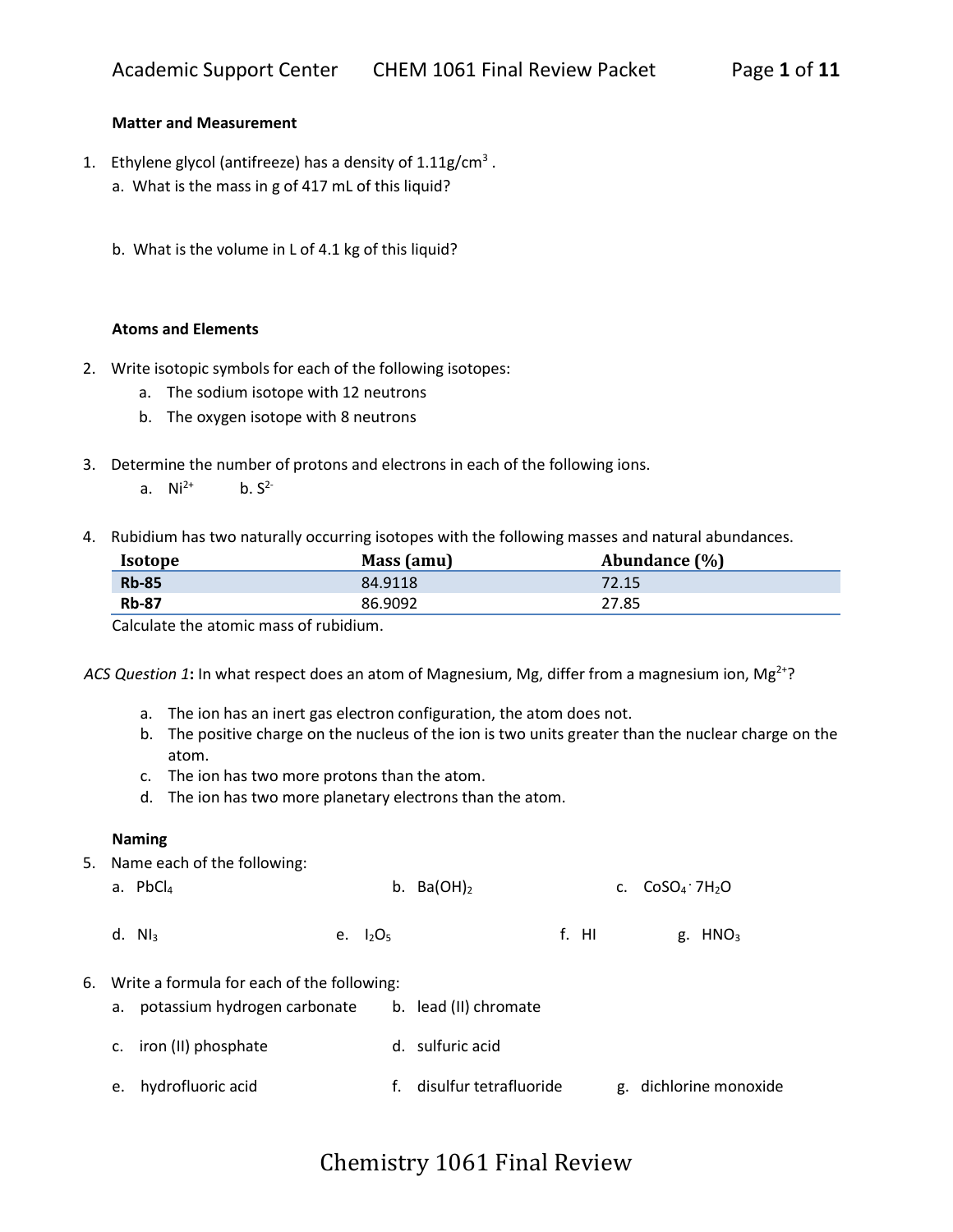#### **Chemical Reactions and Quantities**

- 7. The empirical formula and molar mass of several compounds are listed below. Find the molecular formula of each compound.
	- a.  $C_6H_7N$ , 186.24 g/mol b. CCl, 284.77 g/mol
- 8. How many aluminum atoms are in a can with a mass of 15.3g of Al?
- 9. Calculate the mass percent of Fluorine in  $C_2Cl_4F_2$
- 10. Balance the following equation:  $C_4H_{10}(g) + O_2(g) \rightarrow CO_2(g) + H_2O(g)$
- 11. To obtain iron from iron ore the following reaction is used:

$$
Fe2O3(s) + 3CO(g) \rightarrow 2Fe(s) + 3CO2(g)
$$

From experiment, we observed the 153g of  $Fe_{2}O_{3}(\text{s})$  combined with 96.2g of CO (g) produced 88.3 g of Fe. Find the limiting reactant, theoretical yield and percent yield.

12. Calculate the mass of NaCl in a 60mL sample of a 1.7 M NaCl solution

- 13. Determine the concentration of  $Cl^-$  in a .25M aqueous solution of  $AlCl_3$ .
- 14. To what volume should you dilute 50 mL of 12M HCl to obtain a 6.5M solution of HCl?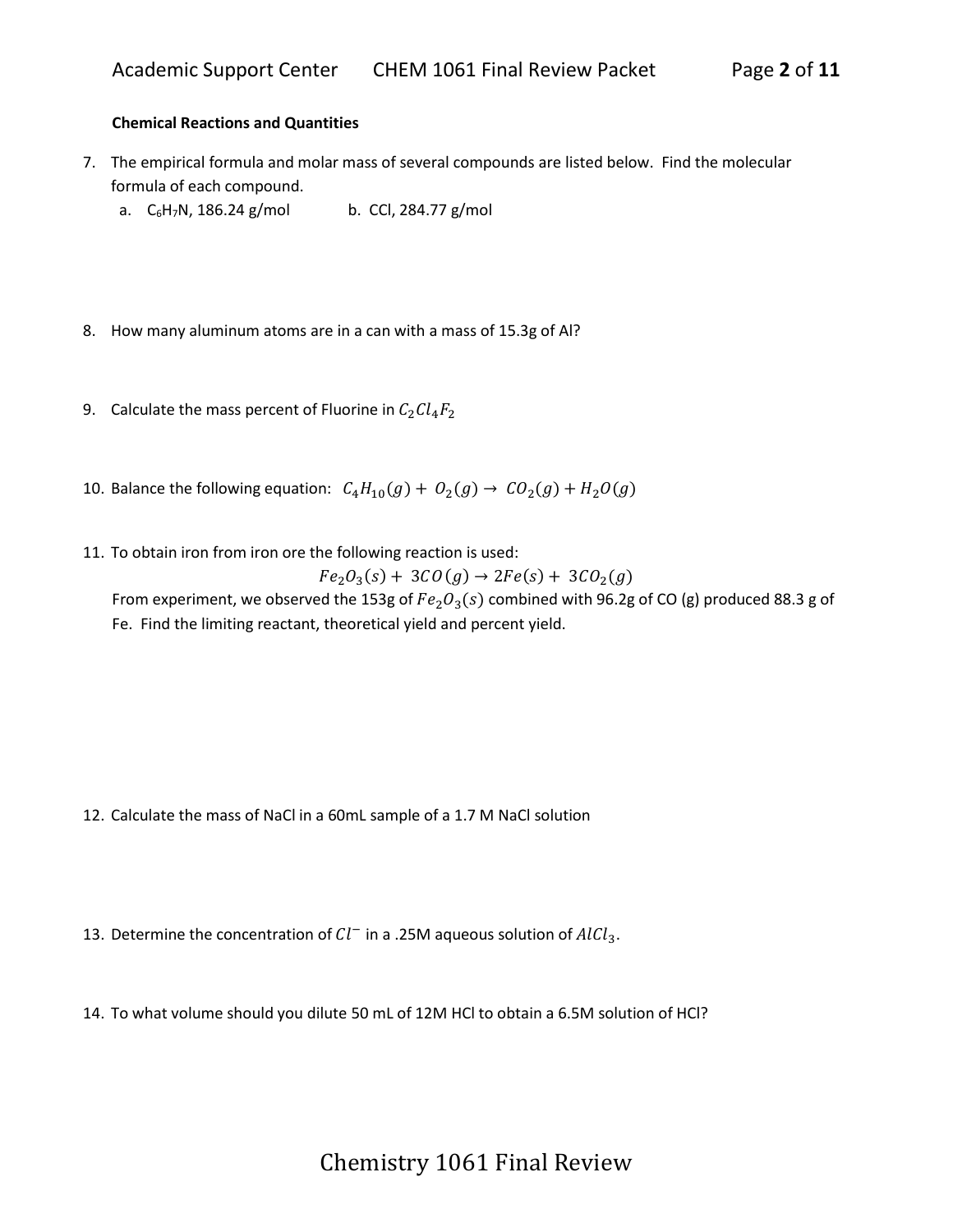#### **Gases**

15. A cylinder contains 28.5L of oxygen gas at a pressure of 1.8 atm and a temperature of 298 K. How much gas (moles) is in the cylinder?

16. A gas mixture contains 1.25 g N<sub>2</sub> and 0.85 g O<sub>2</sub> in a 1.55 L container at 18<sup>o</sup> C. Calculate the mole fraction and partial pressure of each component in the gas mixture.

17. CH<sub>3</sub>OH can be synthesized by the following reaction:

 $CO(g) + 2H<sub>2</sub>(g) \rightarrow CH<sub>3</sub>OH(g)$ 

What volume of H<sub>2</sub> gas, measured at 748mmHg and 86 $^{\circ}$  C, is required to synthesize 25.8 g of CH<sub>3</sub>OH?

ACS Question 2: Which is true about equal volumes of CH<sub>4</sub> and O<sub>2</sub> gasses at 20°C and 1 atm of pressure?

- a. The CH<sub>4</sub> sample has a mass that is one half that of the  $O<sub>2</sub>$  sample.
- b. The number of  $O_2$  molecules is twice as large as the number of  $CH_4$  molecules.
- c. The average kinetic energy of the  $O_2$  molecules is on-half that of the CH<sub>4</sub> molecules.
- d. The average velocity of the  $O_2$  molecules is one-half that of the CH<sub>4</sub> molecules.

#### **Thermochemistry**

18. A 3.21 g of Aluminum block initially at 22 C° absorbs 859 J of heat. What is the final temperature of the Aluminum block? Specific heat of Al is .903 J/g•˚C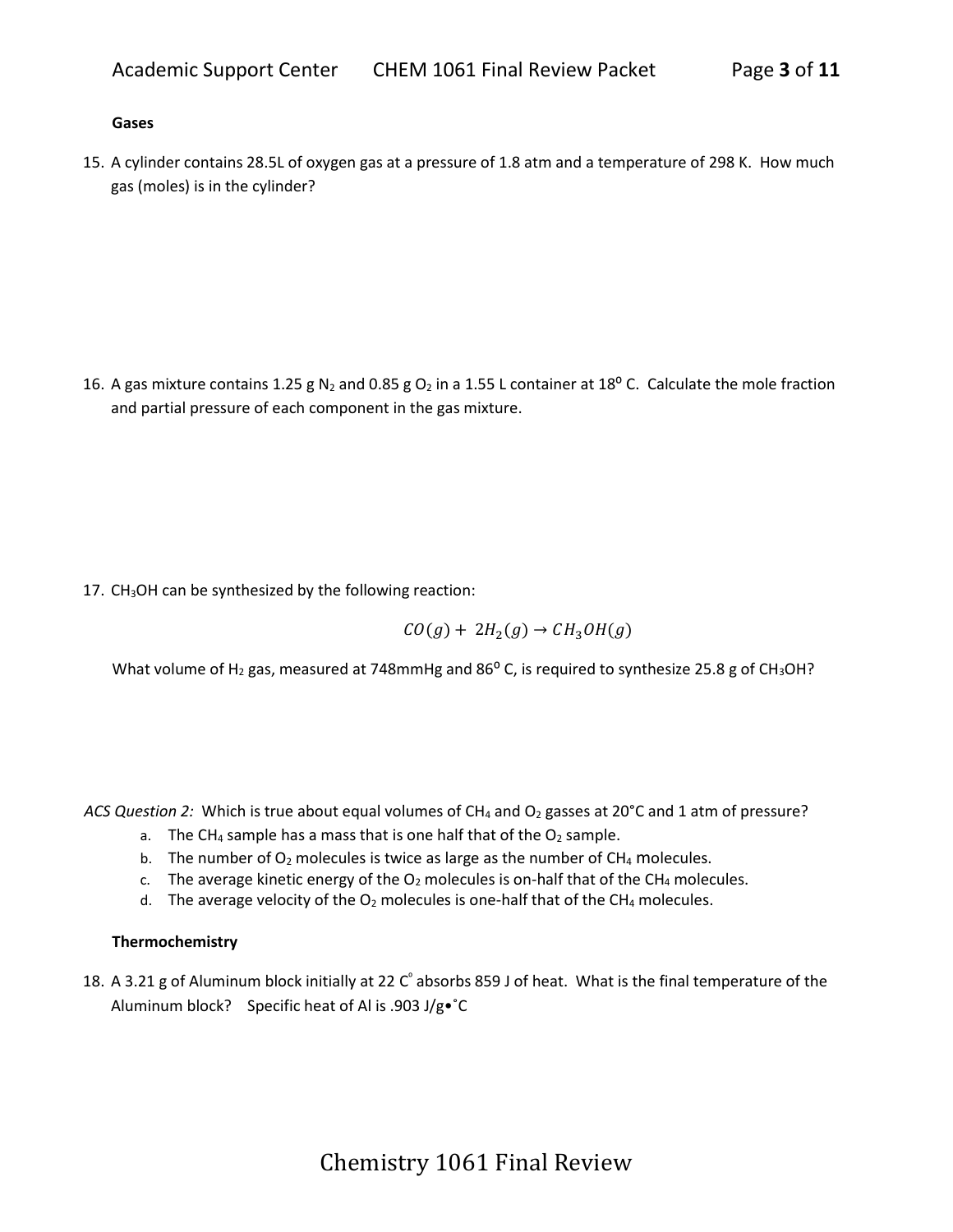19. The combustion of toluene has  $\Delta H_{rxn}$  of  $-3.91 * 10^3$  kJ/mol. When 1.55g of toluene (C<sub>7</sub>H<sub>8</sub>) undergoes combustion in a bomb calorimeter, the temperature rises from 19  $C^{\circ}$  to 35  $C^{\circ}$ . Find the heat capacity of the bomb calorimeter.

20. Identify each of the following processes as endothermic or exothermic and indicate the sign of ∆H.

- i. Sweat evaporating from skin
- ii. An ice cube melting
- iii. Water freezing in the freezer
- iv. Wood burning in a fire
- v. Nail polish remover quickly evaporating after it is accidentally spilled on the skin
- 21. What mass of butane, in grams, is necessary to produce 1.5 x 10<sup>3</sup> kJ of heat? What mass of CO<sub>2</sub> is produced?

 $C_4H_{10}(g) + \frac{13}{2}$  $\frac{15}{2}O_2(g)$  →  $4CO_2 + 5H_20$  , ∆H<sub>rxn</sub>= -2658kJ

22. Calculate the ∆H<sub>rxn</sub> for the following reaction using  $\Delta H_{rxn}^\circ$ 's:

 $CH_4(g) + 4Cl_2(g) \rightarrow CCl_4(g) + 4HCl(g)$ 

|                                                                  | $\Delta H_{rxn}^{\circ}$ (kJ) |
|------------------------------------------------------------------|-------------------------------|
| $C(s) + 2H_2(g) \rightarrow CH_4(g)$                             | 76.4                          |
| $C(s)$ + 2Cl <sub>2</sub> (g) $\rightarrow$ CCl <sub>4</sub> (g) | $-95.7$                       |
| $H_2(g) + Cl_2(g) \rightarrow 2HCl(g)$                           | .92.3                         |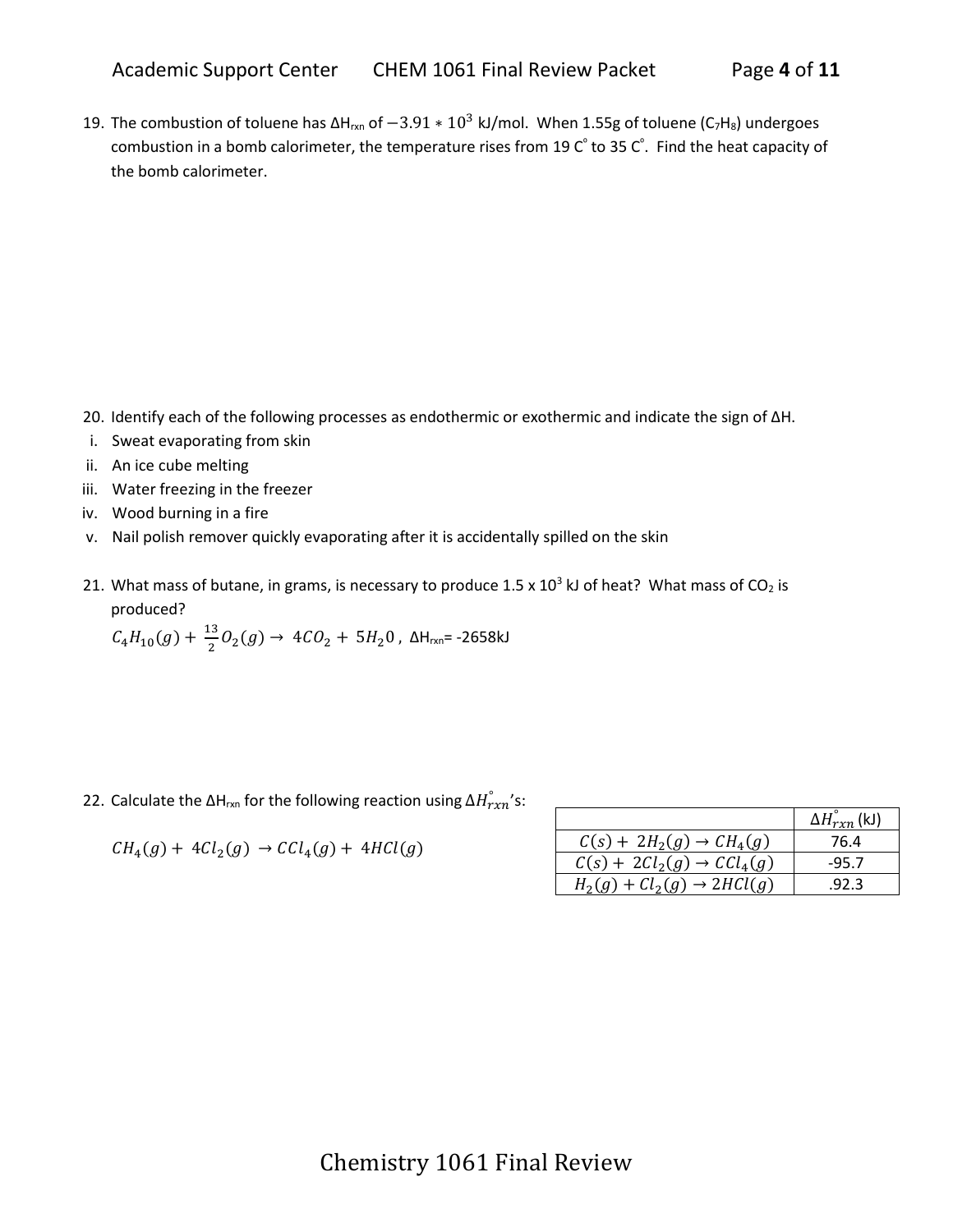23. Use standard enthalpies of formation to calculate ΔH<sub>rxn</sub> for the following reaction:

 $N_2O_4(g) + 4H_2(g)$   $\rightarrow$   $N_2(g) + 4H_2O(g)$ 

Is the reaction exothermic or endothermic?

|                     | $\Delta H_{f}^{\circ}$ (kJ/mol) |
|---------------------|---------------------------------|
| $N_2O_4(g)$         | 11.1                            |
| $H_2(g)$            |                                 |
| $N_2(g)$            | O                               |
| H <sub>2</sub> O(g) | 241.8                           |

### **Quantum Mechanical Model of the Atom**

24. What are the quantum numbers and names of the orbitals in the n = 3 principal level?

- 25. Consider the following types of electromagnetic radiation: gamma rays, radio waves, microwaves, and visible light. Arrange them in order of:
- i. Increasing frequency
- ii. Decreasing energy per photon
- iii. Decreasing wavelength
	- 26. Determine the wavelength of the light absorbed when an electron in a hydrogen atom makes a transition from an orbital in n=2 to an orbital in n=7  $\left( E= 2.18 \times 10^{-18} J(1/n^2) \right)$  h = -6.63x10<sup>-34</sup>j•s c=3.00x10<sup>8</sup> m/sec

*ACS Question 3:* Which set of quantum numbers is correct and consistent with n=4?

|  |                                        | a. $1 = 3$ ml = -3 ms= + $\frac{1}{2}$ | b. $1 = 4$ ml = +2 ms= - $\frac{1}{2}$ |  |
|--|----------------------------------------|----------------------------------------|----------------------------------------|--|
|  | c. $I = 2$ ml = +3 ms= + $\frac{1}{2}$ |                                        | d. $1 = 3$ m $1 = -3$ ms= $+1$         |  |

#### **Periodic Trends**

- 27. Write the electron configuration and identify the number of valence electrons and the number of core electrons for the following elements: Also indicate if they are paramagnetic or diamagnetic.
	- i. Cl
	- ii. O
	- iii. Ca
	- iv. Al
- 28. Arrange the following elements in order of increasing metallic character, Ionization energy, and atomic radius: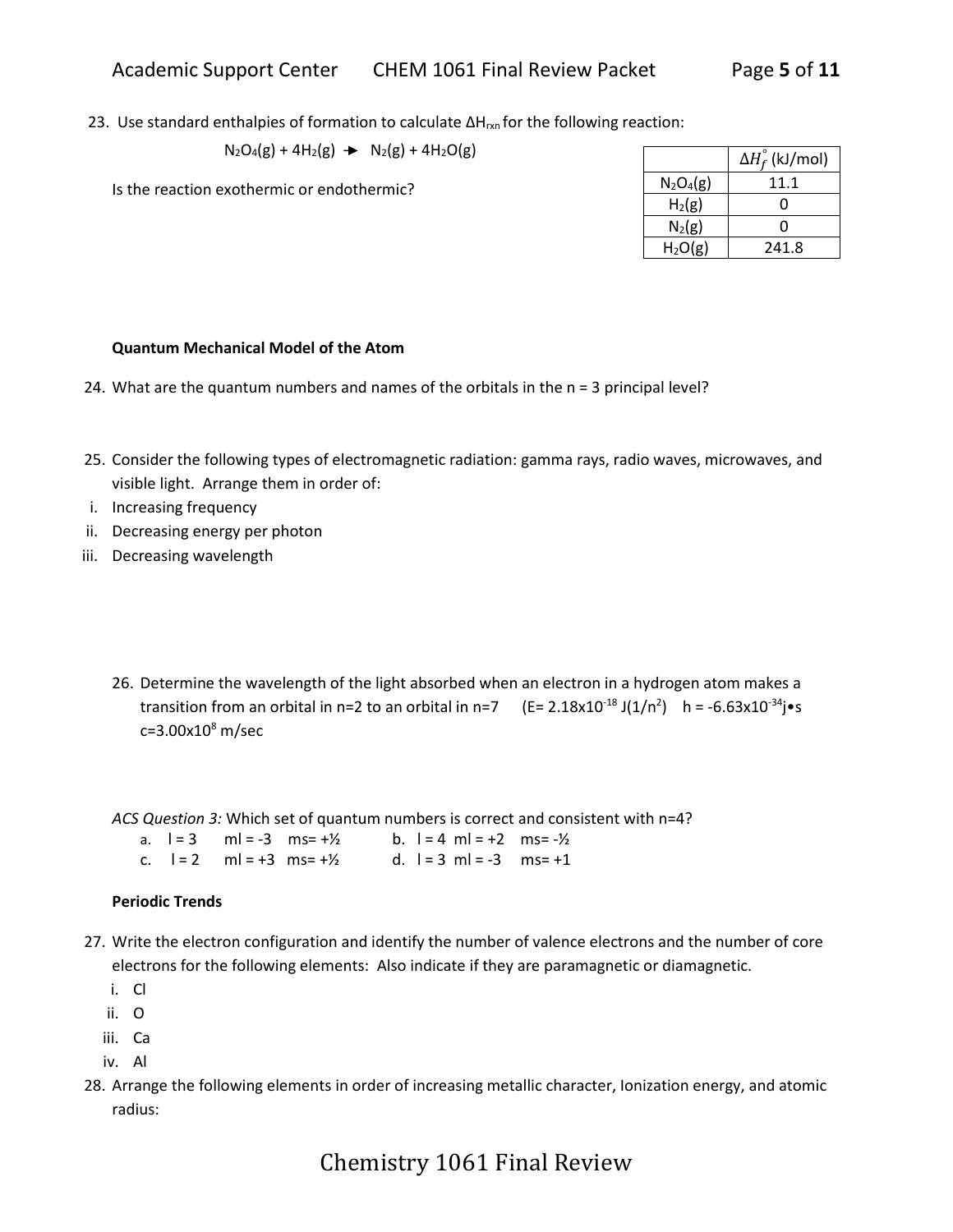- i. Fr
- ii. Sb
- iii. In
- iv. S
- v. Ba
- vi. Se
- 29. Choose the element with more negative (more exothermic) electron affinity from each of the flowing pairs:
	- i. Mg or S
	- ii. K or Cs
	- iii. Si or P
	- iv. Ga or Br
	- v. Li or F

# **Chemical Bonding: Lewis Dot Structures**

30. Write the Lewis structure for the following molecules or ions:

- i.  $N_2H_2$
- ii.  $C_2H_4$
- iii.  $H_3COCH_3$
- iv. CN-
- v. OH-
- vi.  $NO<sub>2</sub>$

31. Consider the following trend in the lattice energies of the alkaline earth metal oxides and explain this trend:

| <b>Metal Oxide</b> | Lattice Energy (kJ/mol) |
|--------------------|-------------------------|
| <b>MgO</b>         | -3795                   |
| CaO                | -3414                   |
| SrO                | -3217                   |
| <b>BaO</b>         | -3029                   |

- 32. Determine whether a bond between each of the following pairs of atoms would be pure covalent, polar covalent, or ionic.
	- a. Br and Br b. C and Cl c. Sr and O
- 33. Write a Lewis structure for each of the following ions. Include resonance structures if necessary and assign formal charges to all atoms. If necessary, expand the octet on the central atom to lower formal charge.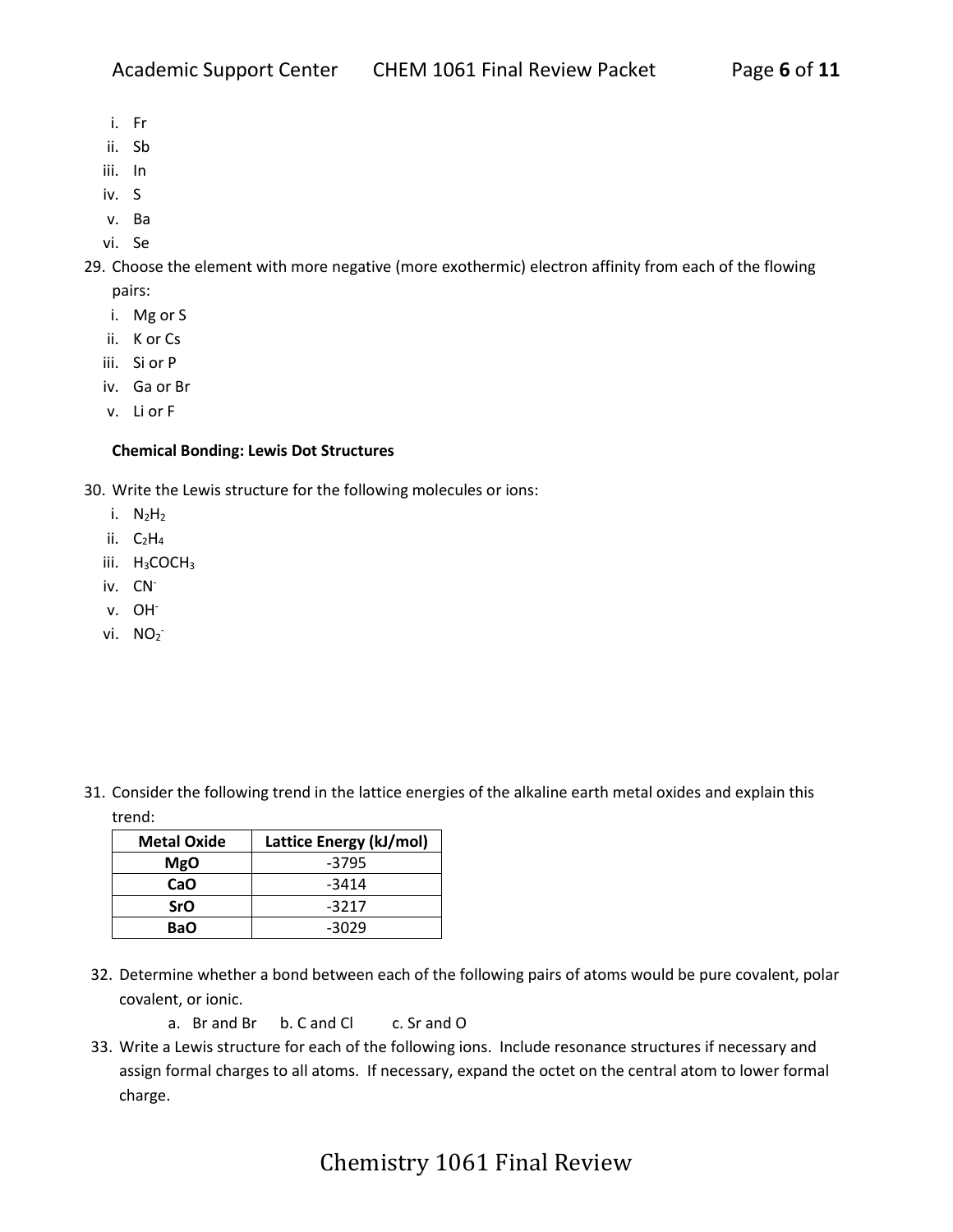a.  $PO<sub>4</sub><sup>3</sup>$  $b. \, \text{CN}^$ c.  $SO_3^{2-}$ 2- d.  $ClO<sub>2</sub>$ <sup>-</sup>

34. Hydrogenation reactions are used to add hydrogen across double bonds in hydrocarbons and other organic compounds. Use average bond energies to calculate  $\Delta H_{rxn}$  for the following hydrogenation reaction:

$$
H_2C = CH_{2(g)} + H_{2(g)} \rightarrow H_3C - CH_{3(g)}
$$

|         | Bond Energies (kJ/mol) |
|---------|------------------------|
| $C-H$   | 414                    |
| $C-C$   | 347                    |
| $C = C$ | 611                    |

ACS Question 4: The molecule : Ö=C=N-H has been detected in gas clouds between stars. The predicted C-N-H bond angle is about:

a.  $90^{\circ}$  b.  $109^{\circ}$  c.  $120^{\circ}$  d.  $180^{\circ}$ 

#### **Chemical Bonding: Molecular Shapes, Valence Bond Theory, and Molecular Orbital Theory**

35. Determine the electron geometry, molecular geometry, and idealized bond angles for each of the following molecules. In which cases do you expect deviations from the idealized bond angle?

a.  $PF_3$  b.  $SBr_2$  c.  $CHCl_3$  d.  $CS_2$ 

36. Determine whether each of the following molecules is polar or nonpolar.

a.  $ClO<sub>3</sub>^$  $b.$  SCl<sub>2</sub> c. SCl<sub>4</sub> d. BrCl<sub>5</sub>

- 37. The valence electron configurations of several atoms are shown below. How many bonds can each atom make without hybridization?
	- a. Be  $2s^2$ b. P  $3s^23p^3$ c.  $F$  2s<sup>2</sup>2p<sup>5</sup>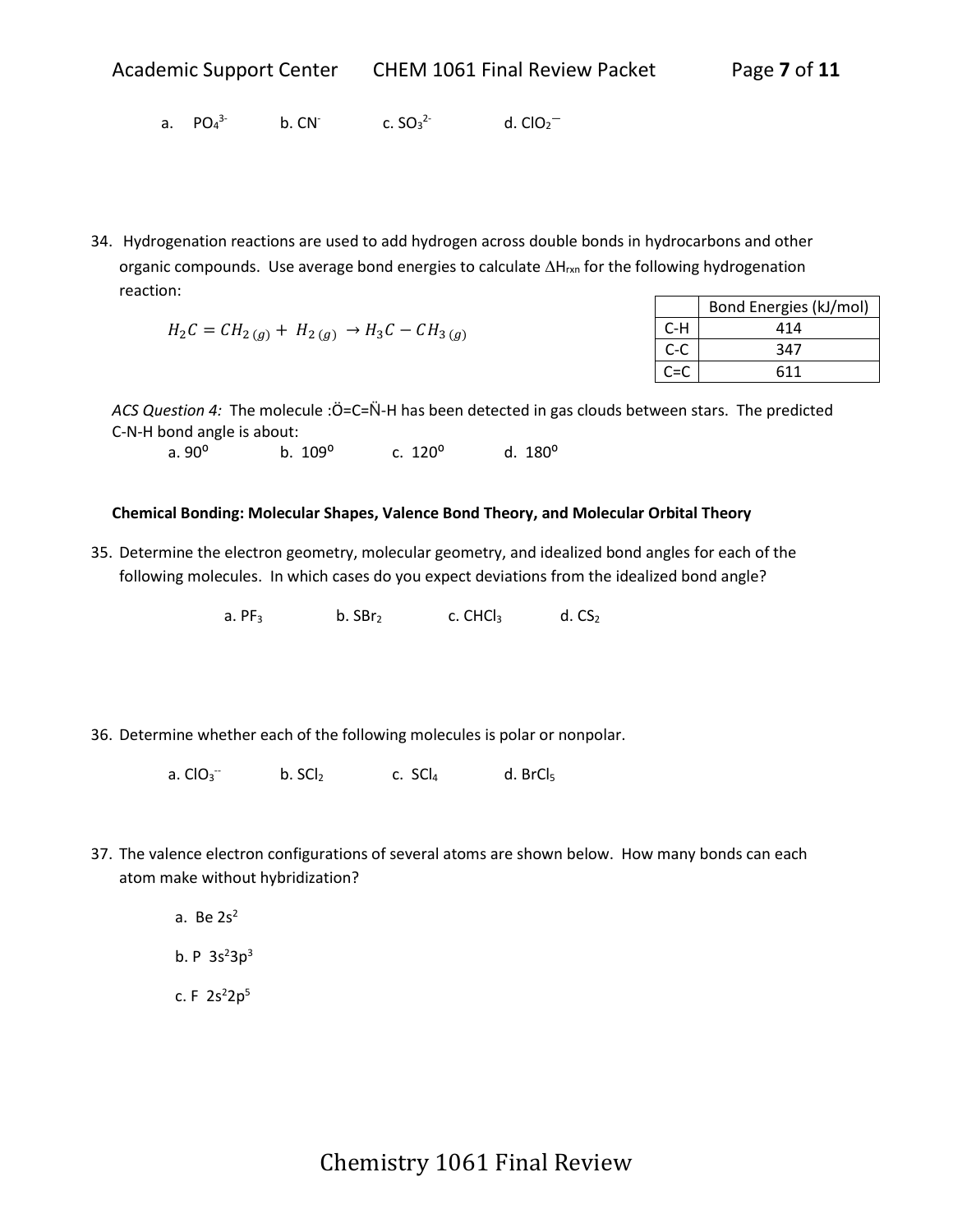- 38. For each of the following compounds, draw an appropriate Lewis structure, determine the geometry using VSEPR theory, determine whether the molecule is polar, identify the hybridization of all interior atoms.
	- a.  $COF<sub>2</sub>$  (carbon is the central atom)
	- $b. S<sub>2</sub>Cl<sub>2</sub>$  (CISSCI)
	- c. SF<sup>4</sup>

#### **Answers:**

- 1. a. 463g b. 3.7 L
- 2. a.  $^{23}_{11}Na$ b.  $^{16}_{8}$ O
- 3. a.  $28_1^1$ p and  $26e^-$  b.  $16_1^1$  $\frac{1}{1}$ p and 18 e $^{-}$
- 4. 85.47 amu, mass spectrum will have a peak at 86.91amu and another peak about 2.5 times larger at 84.91amu

# **ACS Question 1:** A

- 5. a. lead(IV) chloride b. barium hydroxide c. Cobalt(II) sulfate **.** heptahydrate d. nitrogen triiodide e. diiodine pentoxide f. hydroiodic acid g. nitric acid
- 6. a. KHCO<sub>3</sub> b. PbCrO<sub>4</sub> c. Fe<sub>3</sub>(PO<sub>4</sub>)<sub>2</sub> d. H<sub>2</sub>SO<sub>4</sub> e. HF f. S<sub>2</sub>F<sub>4</sub> g. Cl<sub>2</sub>O
- 7.  $a.C_{12}H_{14}N_2$  b.  $C_6Cl_6$
- 8.  $3.41 * 10^{23} atoms$
- 9. 18.6%

10. 
$$
2 C_4 H_{10}(g) + 13 O_2(g) \rightarrow 8 CO_2(g) + 10 H_2 O(g)
$$

- 11. Fe<sub>2</sub>O<sub>3</sub>, 107g, 82.5%
- 12. 5.96g
- 13. 0.75M
- 14. 92ml
- 15. 2.1 mol
- 16.  $X_{N_2} = 0.627, X_{O_2} = 0.373, P_{N_2} = 0.687 \text{ atm}, P_{O_2} = 0.409 \text{ atm}$
- 17. 48.2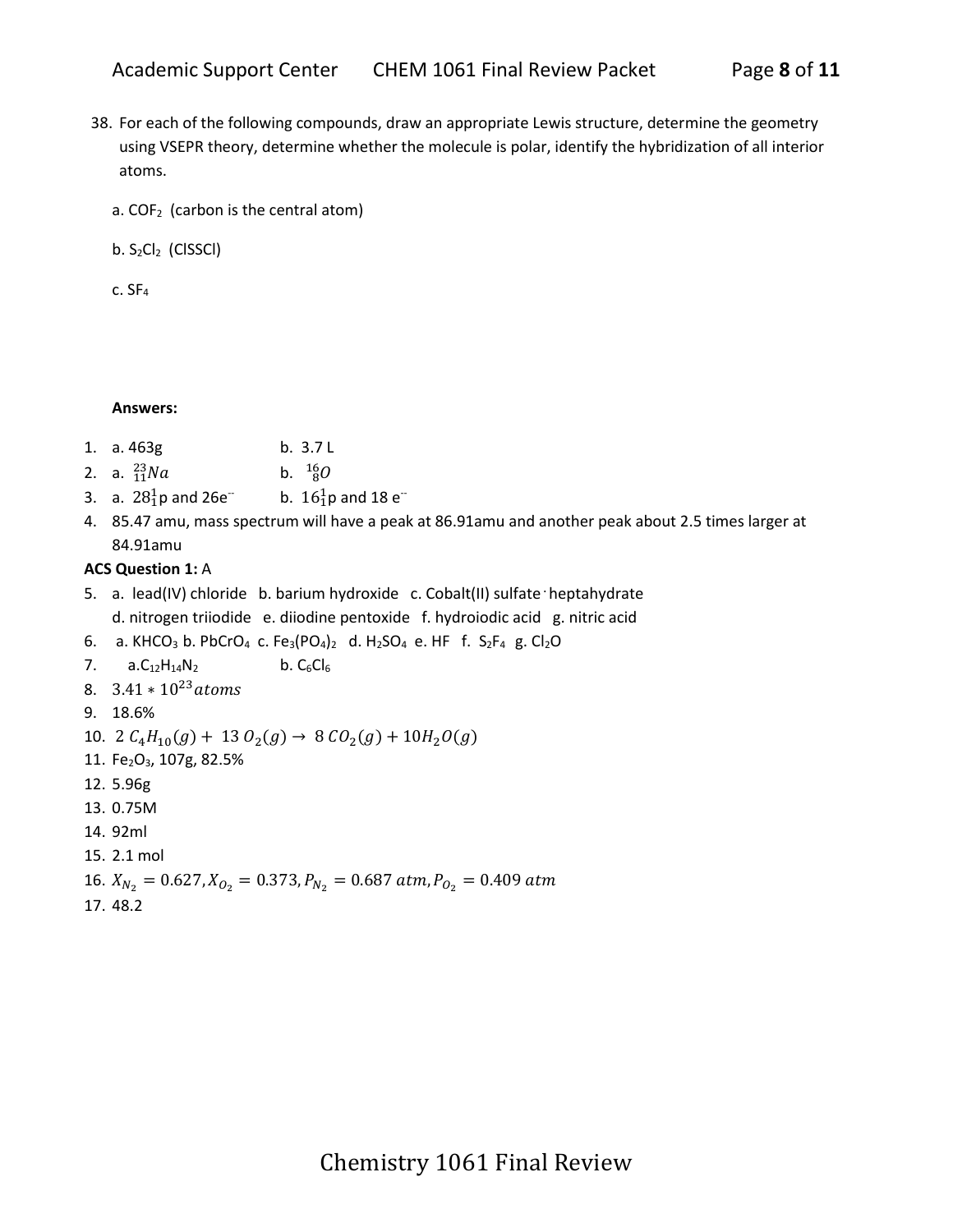# **ACS Question 2:** a.

18. 318<sup>⁰</sup> C

19.  $4.11$  kJ/  $\textsf{C}^\circ$ 

20. As follows

- i. Endothermic; positive ∆H
- ii. Endothermic; positive ∆H
- iii. Exothermic; negative ∆H
- iv. Exothermic; negative ∆H
- v. Endothermic; positive ∆H
- 21. 33g  $C_4H_{10}$ ; 99g  $CO_2$
- 22. -354.9kJ
- 23. -976 kJ, exothermic

24. n=3; l=0,1,2, (s,p,d) ;m<sub>l</sub>=-2,-1,0,1,2;m<sub>s</sub>= - $\frac{1}{2}$  $\frac{1}{2}, \frac{1}{2}$ 2

- 25. As follows:
	- i. Radio waves, Microwaves, Visible Light, Gamma Rays
	- ii. Gamma Rays, Visible Light, Microwaves, Radio waves
	- iii. Radio waves, Microwaves, Visible Light, Gamma Rays
- 26. 397nm

# **ACS Question 3:** a.

# 27. As follows:

- i.  $1s^22s^22p^63s^23p^5$  or [Ne]  $3s^23p^5$  paramagnetic Valence = 7, Core = 10
- ii.  $1s^22s^22p^4$  or [He]  $2s^22p^4$  paramagnetic Valence = 6, Core = 2
- iii.  $1s^22s^22p^63s^23p^64s^2$  or [Ar]4s<sup>2</sup> diamagnetic Valence = 2, Core = 18
- iv.  $1s^22s^22p^63s^23p^1$  or [Ne]  $3s^23p^1$  paramagnetic Valence = 3, Core = 10
- 28. As follows:
	- i. Metallic Character: S, Se, Sb, In, Ba, Fr
	- ii. Ionization Energy: Fr, Ba, In, Sb, Se, S
	- iii. S, Se, Sb, In, Ba, Fr
- 29. As follows:
	- i. S
	- ii. K
	- iii. Si
	- iv. Br
	- v. F

```
30. As follows:
```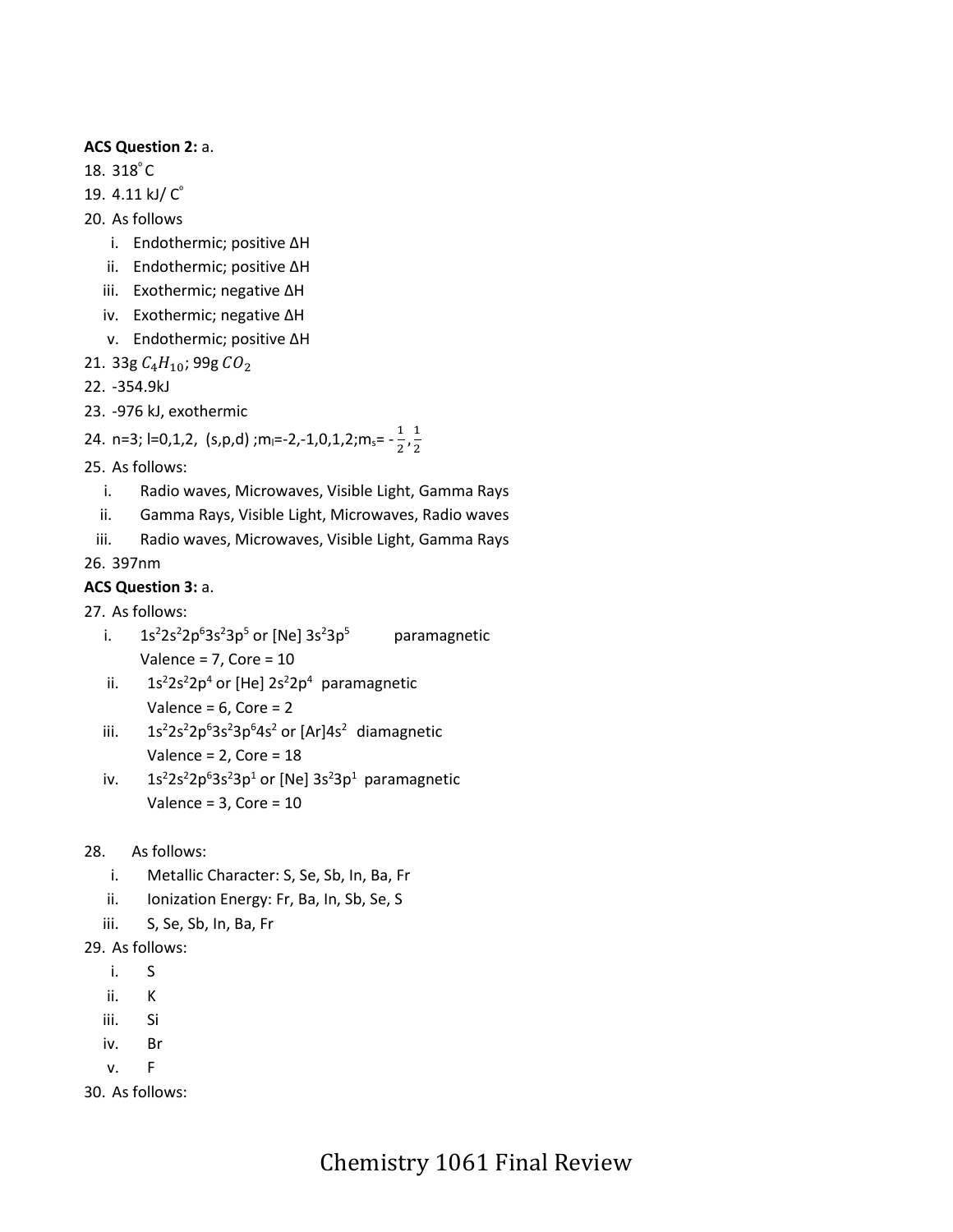- i.  $H \ddot{N} = \ddot{N} H$
- ii.  $H_2 C = C H_2$  (Written in shorthand)
- iii.  $H_3 C -$ . .  $\mathcal{O}$ . .  $- C - H_3$  (Written in shorthand)

iv. 
$$
[\ddot{C} \equiv \ddot{N}]^-
$$

- v. [: . .  $\mathcal{O}$ . .  $- H$ −  $\begin{bmatrix} \vdots & \ddots & \vdots \\ \vdots & \ddots & \ddots \\ \vdots & \ddots & \vdots \end{bmatrix}$
- 31. As the size of the alkaline earth metal ions increases, so does the distance between the metal cations and oxygen anions. Therefore, the magnitude of the lattice energy decreases accordingly because the potential energy decreases as the distance increases.
- 32. A. Pure covalent. B. polar covalent. C. ionic bond

33. Structures here from page A-23 question 31 Phosphorous is a third-row element, so it can expand its octet to contain ten valence electrons. The oxygen atoms can each loan a lone pair to the phosphorus, so several resonance structures result.









# Chemistry 1061 Final Review